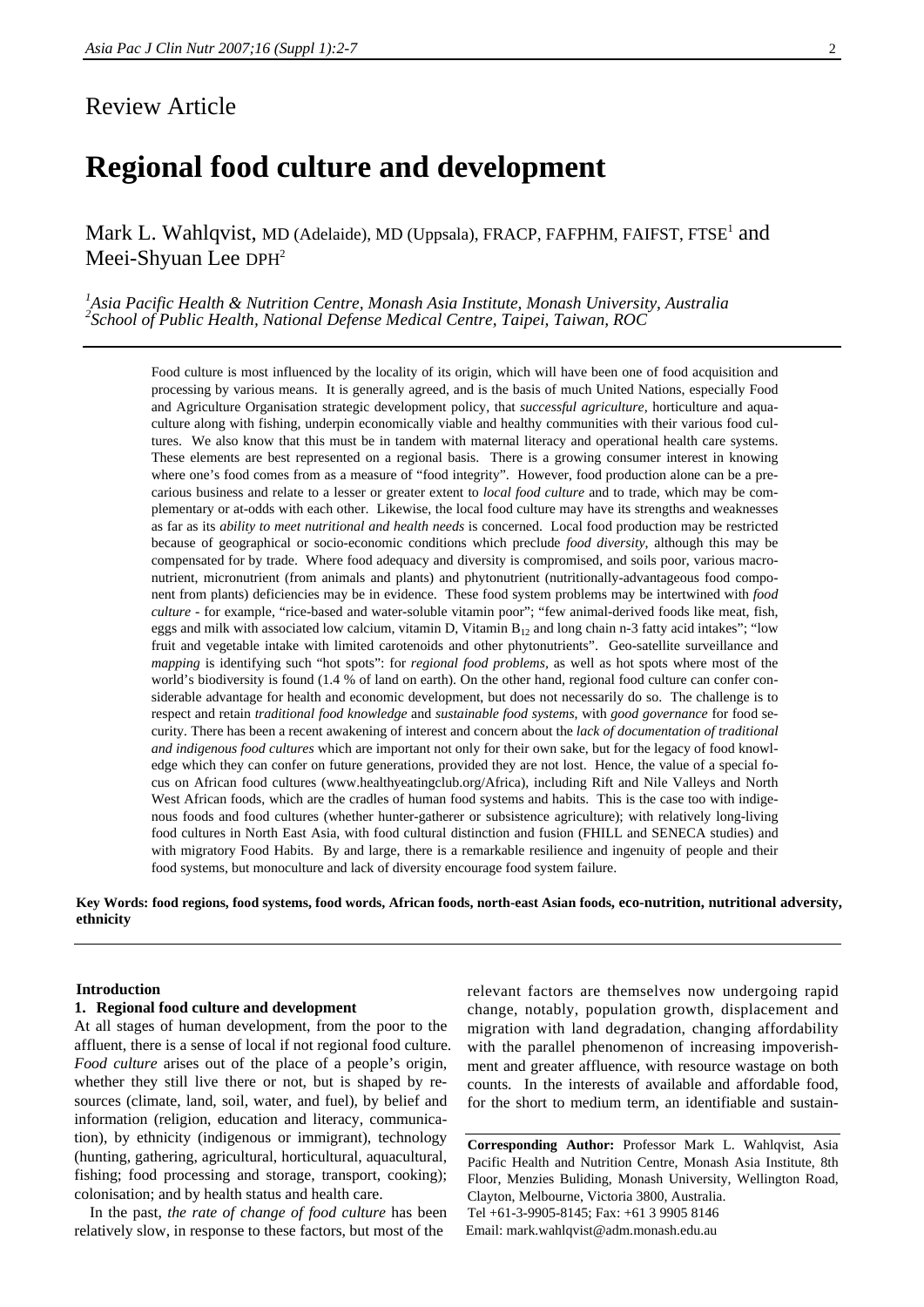able regional food system and culture may be lost.

Successful food acquisition, by whatever means, must be sustainable in the long term. This understanding and its application underpins economically viable and healthy communities, as is reflected in most development policy. Such policy must be inter-sectoral and link food and health strategies together. Operationally, whilst there may be international frameworks, the region is where it is likely and needs to work best. This is at least one reason to understand and support regional food culture in development.

#### **2. Consumers, trade and food regions**

Not only do consumers have their own food cultural reference point, but as they become more dependent on others to grow, process, deliver and prepare their food, they want to know more about its origins. In some cultures, like Chinese, this has even been represented in the language which makes these distinctions (Table 1) This has to do with *a sense of food integrity*, namely its expected palatability, safety and healthfulness (nutritional value). Food exporters and traders have often relied on place of origin as a selling point and added a profit margin if the region or district were highly regarded – this has applied particularly to rice, meat, seafood, fruit, vegetables, cheese and beverages like wine, beer, tea and coffee.

In recent times *safety concerns* like pest control methods, and animal feeding (BSE is the most prominent example) have accentuated the consumer interest in place of origin.

Greater travel to food growing regions is also sharpening consumer focus on locality and food.

#### **3. Food systems, their strengths and weaknesses**

Throughout human history, people have been making adjustments to their food intake, by trial and error, and through necessity or opportunity. There have emerged some major food systems which are known by their original location, the people that mainly consume them or the dominant food items or acquisition methods (Table 2). Their recognition has merit when considering the major risks and benefits of regional food cultures. However, these categorizations generally overlap or merge. They are also gross generalisations of what are often striking differences in the detail of food intake and habits, especially where there are ancient and long-separated microecosystems where people have lived (much of Africa; Meso America and the Andes; the Indonesian archipelago, for example).

It is apparent that some of these food systems are

highly dependent on their original locality (eg. Kalahari bushmen and Aboriginal Australians as hunter-gatherers) and other are very transportable (eg. Chinese restaurants as family businesses in almost every part of the world). This also points to the likely survival or otherwise of certain food cultures and the need for strenuous efforts to understand and document those in same localities before it is too late!

The *strengths and weaknesses* of various food systems relate to their prospects for survival in a changing world, their ecological sustainability, their amenability to commercialization and their health advantage.

Those that are *ecologically sustainable* will be characterized by biodiversity with a plant food orientation and where there are no threats to water (eg. dams upstream) and energy (eg. limited firewood) and loss of habitat (excessive human development).

Those food systems that are *amenable to commercialisation* will generally be best-served by local economies (subsistence agriculture; family and community gardens), circumscribed cash-cropping for trade and supported as necessary through the ability to buy and import foods from elsewhere (hopefully not at an environmental cost in another place).

*Food systems that confer health advantage* will themselves be characterized by adequacy (enough food and good management of what is produced) and variety to allow for the full range of essential nutrients to be obtained for an omnivorous human species. A staple is a way of providing enough energy (to balance expenditure), but not necessarily optimal health.

#### **4. Regional food culture and health**

It is extraordinary how disparate the locations are where people live and eat – hot equatorial and cold arctic, coastal and mountainous, wet forests and dry deserts and much in between. There is a vast array of human food stuffs and dietary patterns.

However, people may have comparable status in health (as judged by measures of disability) and life expectancies (using the combined health expression of DALE (Disability Adjusted Life Expectancy)<sup>4</sup> (if one examines say the top and bottom 10 on the international league) despite vastly different regionality and food culture.

What then is it that people must have in common about the way they eat for favourable health outcomes, and in what respects can they differ? From cross-cultural studies like FHILL (Food Habits in Later Life)<sup>5,6</sup> and SE-NECA (Survey Europe on Nutrition in the Elderly: a

**Table 1.** Representation of origin of foods by Chinese vocabulary

| English      | Chinese        | Meaning                                                         | Other example                         |
|--------------|----------------|-----------------------------------------------------------------|---------------------------------------|
| Onion        | 洋蔥 /yang cong/ | 洋: foreign, especially Western                                  |                                       |
| Pepper       | 胡椒/hu jiao/    | 胡: introduced or imported into China<br>proper in ancient times | 胡瓜 (cucumber)<br>胡蘿蔔 (carrot)         |
| Sweet potato | 蕃薯 /fan shu/   | 蕃: uncivilized; foreign                                         | 蕃茄 or 西紅柿 (tomato)<br>蕃麥 or 玉米 (corn) |
| Water melon  | 西瓜 /xi gua/    | $\overline{E}$ : west, Western                                  | 西紅柿 (tomato)                          |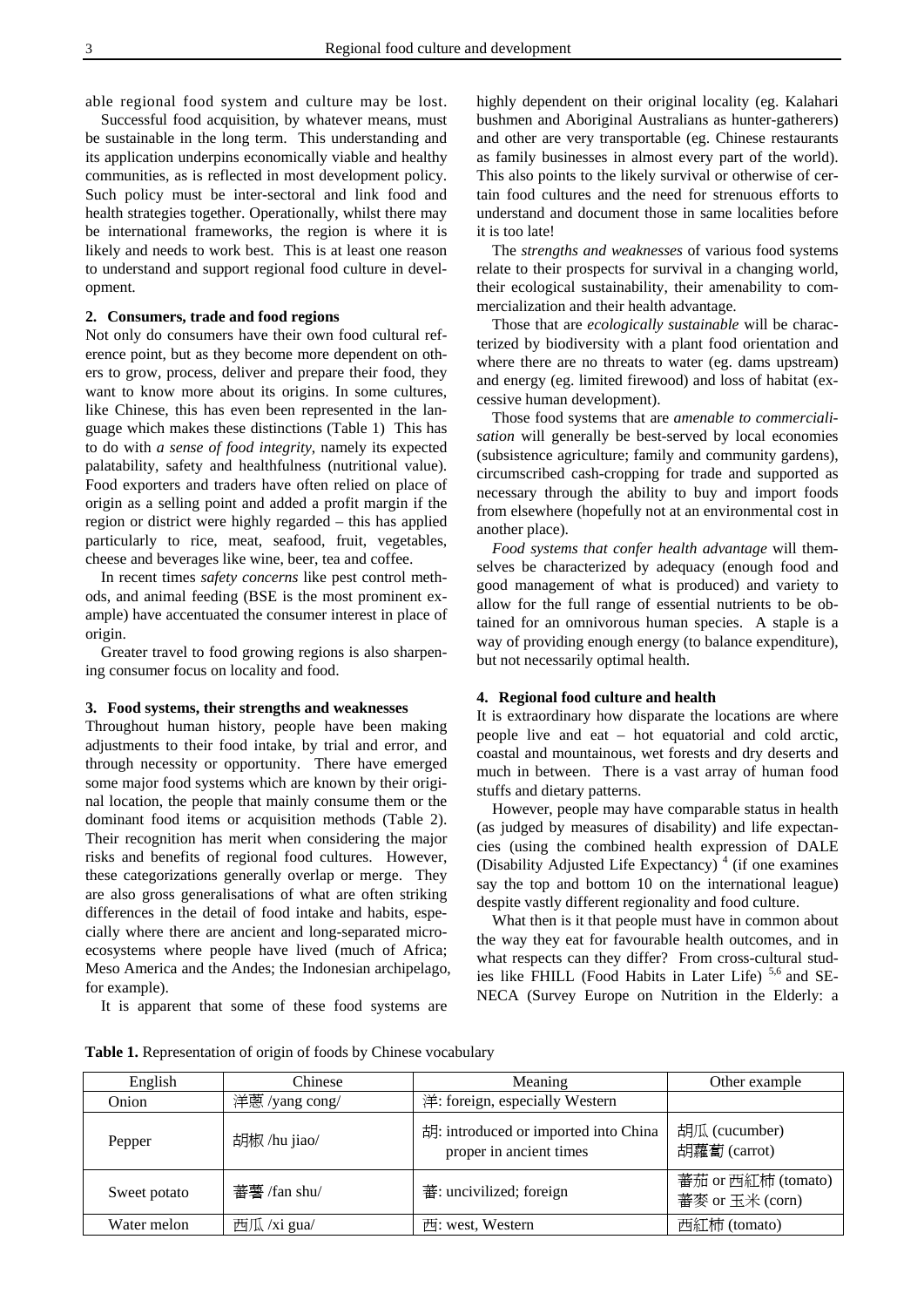Concerted Action)<sup>7,8</sup>, we can gain some idea of this  $(Ta$ ble 3).

By generations of cultural sifting, reflection, connection, and innovation, in possibly advantageous localities, some communities have gained health advantage in relation to their food supply. An example of this is Okinawa in the Ryuku islands, where the inhabitants have traded and exchanged ideas widely and over centuries. The Okinawans have had one of the longest life expectancies with a rather distinctive diet for, *inter alia*, its culinary herbs and fungi. Against the conventional food-health wisdom, they have successfully incorporated fatty pork into their cuisine. Pigs arrived in Okinawa via China and initially their production and dietary success failed. But, after the sweet potato arrived in China, trans-migrated to Okinawa and was fed to the pigs, their culinary success grew. In a somewhat similar way, longevity amongst Greeks is not just "Mediterranean", although Crete in the

1950s has served as a valuable food system reference point, but, in Thessalonika, the pigs eaten are grass fed to apparent health advantage. It is worth noting that the fat composition of a monogastric animal, the pig, depends very much on the food eaten (and varies greatly from location to location). This exemplifies the potential value of *an integrated food system*, whether pre-agricultural, subsistence agricultural or modern technologicallysupported agribusiness.

The value of *food systems as regionally relevant* is that the "feed-back loops" for sustainability, local economic development and health are more likely to be functional and amenable to good governance. Communities can increasingly take advantage of production, processing, transport and communication, information and health technologies to make these outcomes more likely. $11,12$ *Explicit inter-community collaboration* in these regional food and health pursuits is likely to add further value, with the added potential advantage of *averting conflict* (a

| Table 2. Food systems by original location, ethnicity or characterizing foods; some examples                                                                                                                                                                                                                                                                                       |                                                                                                                                                                                                                                                                                                                                                                             |                                                                                                                                                                                                                                                                                                                                                                                                                                                                                                                                                                                     |  |  |
|------------------------------------------------------------------------------------------------------------------------------------------------------------------------------------------------------------------------------------------------------------------------------------------------------------------------------------------------------------------------------------|-----------------------------------------------------------------------------------------------------------------------------------------------------------------------------------------------------------------------------------------------------------------------------------------------------------------------------------------------------------------------------|-------------------------------------------------------------------------------------------------------------------------------------------------------------------------------------------------------------------------------------------------------------------------------------------------------------------------------------------------------------------------------------------------------------------------------------------------------------------------------------------------------------------------------------------------------------------------------------|--|--|
| Locality of origin                                                                                                                                                                                                                                                                                                                                                                 | Ethnicity                                                                                                                                                                                                                                                                                                                                                                   | Characterizing foods or food<br>production                                                                                                                                                                                                                                                                                                                                                                                                                                                                                                                                          |  |  |
| $\bullet$ China<br>(eg. Cantonese, Yangtze delta, Hainan,<br>Northern, Szechuan)<br>• Japan<br>$\bullet$ France<br>(eg. Provincial, Parisian, Coastal)<br>• Africa<br>(eg. North-West, Nile Valley, Rift Val-<br>ley, Kalahari desert)<br>$\bullet$ India<br>(eg. Chennai (Madras), Punjab, Bengal)<br>• Indonesia<br>$\bullet$ Andes<br>$\bullet$ Scandinavian<br>• Mediterranean | Various indigenous people<br>$\bullet$<br>(eg. Australian, Pacific Islands, Native<br>Americans, Andean, Okinawans)<br>Chinese<br>٠<br>(in various locations – SE Asia, North)<br>America, Australia)<br>European<br>٠<br>(eg. Italian, Greek, French, Swedish,<br>German, Polish)<br>Russian<br>٠<br>Minangkabau in West Sumatra; Batak-<br>nese in North Sumatra $^{1,2}$ | • Hunter-gatherer 3<br>• Subsistence agriculture<br>• Rice-based<br>(eg. Asia)<br>• Potato-based<br>(eg. Andes, Meso-American,<br>Europe)<br>• Wheat-based<br>(eg. Middle East, Europe, America)<br>• Plentiful horticultural products<br>(eg. Tropical, Mediterranean)<br>• Pulses (eg. soy, beans) and leafy<br>greens as a principal source of pro-<br>tein (South Asia, NE Asia, Meso and<br>South America)<br>$\bullet$ Fish<br>(eg. Islands, Coastal)<br>$\bullet$ Meat<br>(eg. Pork in China, beef in Argen-<br>tina, and USA, lamb in New Zea-<br>land, chicken in SE Asia) |  |  |

| Table 3. Food commonalities which allow for optimal health, based on longevity food cultural observations. |                                                                  |  |  |  |
|------------------------------------------------------------------------------------------------------------|------------------------------------------------------------------|--|--|--|
| Commonalities between regions                                                                              | Tolerable Differences                                            |  |  |  |
| Secure maternal nutrition<br>1.                                                                            | Kinds of seed-based foods (cereals, nuts, legumes)<br>Ι.         |  |  |  |
| An adequate food supply<br>2.                                                                              | Kinds of leafy (eg. Chinese greens or floral vegetables          |  |  |  |
| Enough physical activity so that enough food to meet nutri-<br>3.                                          | (eg. cauliflower, broccoli)) or vegetable stems                  |  |  |  |
| tional needs can be consumed without excessive body fat                                                    | Kinds of fruits<br>3.                                            |  |  |  |
| Food diversity (probably more than 20 biologically distinct<br>4.                                          | Distribution of food across day<br>4.                            |  |  |  |
| types/week) $9$                                                                                            | Seasonal variation<br>.5.                                        |  |  |  |
| Patterns of eating which are plant-food in orientation, and<br>5.                                          | Less diversity required where some items highly nutritious<br>6. |  |  |  |
| where the food is relatively intact (not unduly refined), and                                              | (especially lean animal-derived foods; legumes, nuts and         |  |  |  |
| including legumes <sup>5</sup>                                                                             | berries)                                                         |  |  |  |
| Regular intake of fish, at least once or twice a week<br>6.                                                | Celebratory occasions with food (several in a year as in<br>7.   |  |  |  |
| Meat or poultry in small quantities which is preferably fresh<br>7.                                        | Okinawa) $10$                                                    |  |  |  |
| or refrigerated rather than cured or salted                                                                |                                                                  |  |  |  |
| Celebratory occasions (2-3/year)<br>8.                                                                     |                                                                  |  |  |  |
| Alcohol not used excessively<br>9.                                                                         |                                                                  |  |  |  |
| A safe water supply<br>10.                                                                                 |                                                                  |  |  |  |
|                                                                                                            |                                                                  |  |  |  |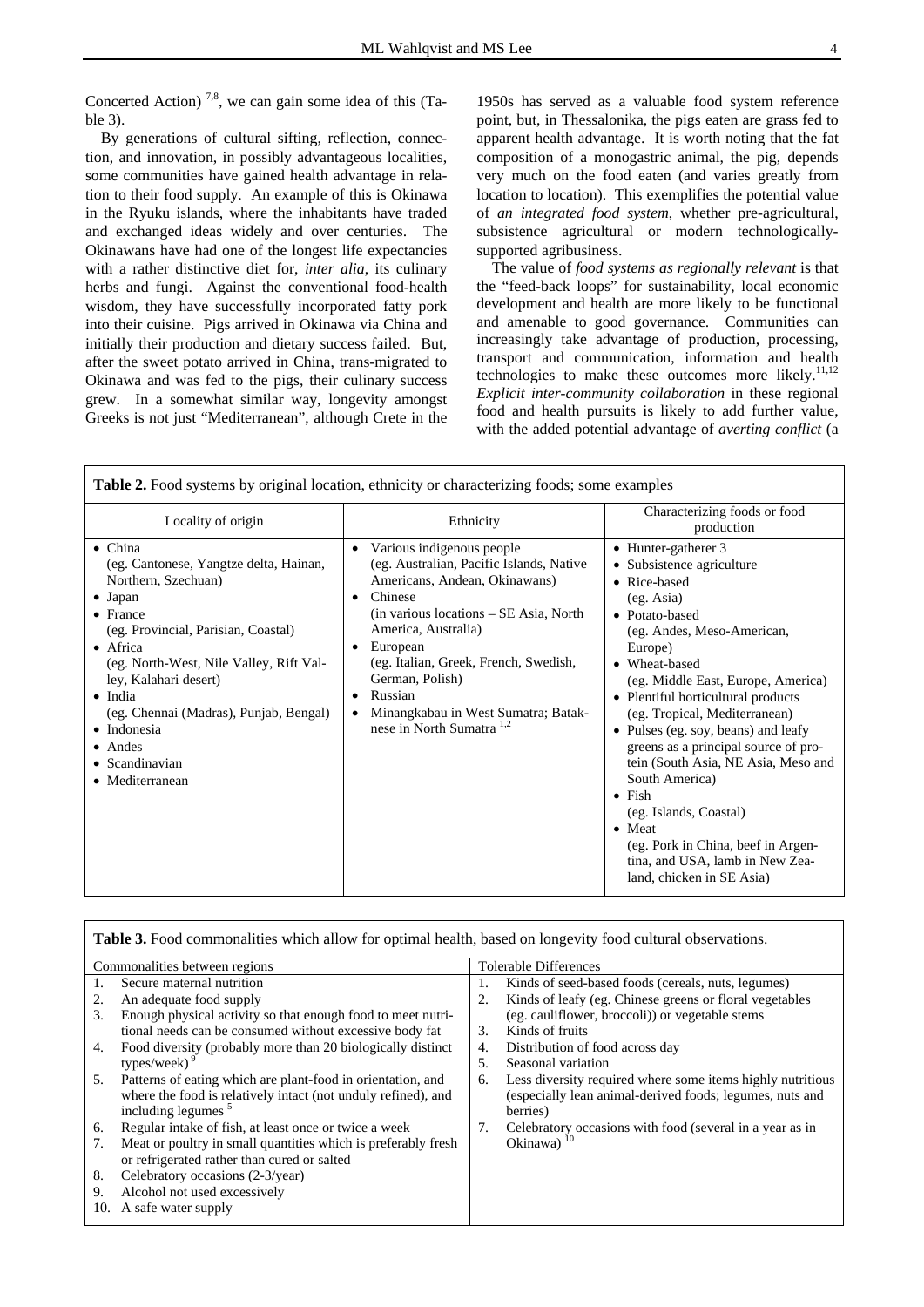

Figure 1. Counteraction of regional health adversity by local foods

major cause of impoverishment and famine as well as a whole spectrum of nutritional disorders).

One of the greatest threats to regional health comes from high *dependence on fuel* in *the food system*, including the purchase of food where consumers are automobile dependent (eg. at supermarkets).<sup>13</sup> Not only does this involve less personal energy expenditure, it is part of a culture which orientates food choice towards energy dense, nutrient-poor items, and the misuse of precious natural resources that are required for energy and packaging and waste management. Body compositional (along with mental health and social health) disorders develop. Sustainable food systems are threatened. At the community level, much can be done to avert these problems. 14

Food and Nutrition Policy can support Regional Food Culture through the Food Based Dietary Guidelines (FBDG) approach developed by WHO & FAO, which encourage local food and food system approaches to health policy.<sup>15</sup>

FBDGs require an emphasis on sustainability for health-giving food system. An example of how important this is comes from loss of the ozone layer and its contribution to skin health (adverse) and vitamin D deficiency. Even here foods can help counter these new environmental conditions (Fig 1).

#### **5. Indigenous and traditional food cultures**

Indigenous and traditional food cultures inevitably have strong locality connections. They are of particular interest in regard to regional food culture and health because they represent the longest period of history of the 150000 years or so of our species. Homo Sapiens sapiens. They do represent many generations of observation and adjustment to eating patterns from foraging, to hunting and gathering (especially as technologies developed to assist), pastoralism, subsistence agriculture, and fishing.

The exposé of the Paleolithic diet by Eaton and Konner 18 has encouraged the view that animal foods (fish, meat from land animals, birds and eggs) could, at least episodically, provide for a substantial part of energy intake, but with the macronutrients protein and fat coming from diverse sources, but, with, of course, carbohydrate and dietary fibre being of plant, albeit diverse, origin. Although

an important template for the human diet, it does not follow that it was necessarily optimal. What is optimal allows for survival to old age with disability, for successful reproduction and for security and happiness. Food culture plays a role in each of these optimal health goals.

With time, eco-systems developed around human settlements or camp-sites. For example, preferred fruitseeds travelled with people and the trees from which they came grew in the new places. There were limits as to how many types of starchy (relatively energy-rich, although not as energy-dense as fatty non-aqueous foods) food species could be grown and translocated so that there are only about a dozen or so (rice, wheat, maize, potatoes, sweet potatoes, cassava, barley, rye, oats) that have formed the basis of energy intake with more settled populations. 19 However, some people, like the Incas in the Andes were remarkable for their plant-breeding facility and developed scores of cultivars of beans and of sweet potatoes, for example.

Thus, regional food diversity is a product of the natural environment and human settlement, with associatedchanges in wild life, insects and micro-organisms too.

Indigenous and traditional foods and food systems are disappearing, however, and this may be a significant loss and threat to future personal health and security at the regional and international level. 20

#### **6. The future of regional food cultures**

Although globalization is on the move, it is possible to envisage and identify "the internationalization of locality". In any case this has happened with the great cuisines of the world – Chinese, Japanese, Thai, French, Italian, Scandinavian, Mexican and Andean, Middle Eastern, Moroccan and more, which have spread well-beyond their original locality. Others, possibly as important, interesting and healthful, have been neglected on the international food stage and are under threat even at home. Should we be concerned? Yes, because these is still a great deal of food-health knowledge embedded in regional food cultures which may be important for all of us. Yes, too, because of the local eco-systems which support these food cultures and whose intrinsic biodiversity is important for planetary health. Yes, again, because, with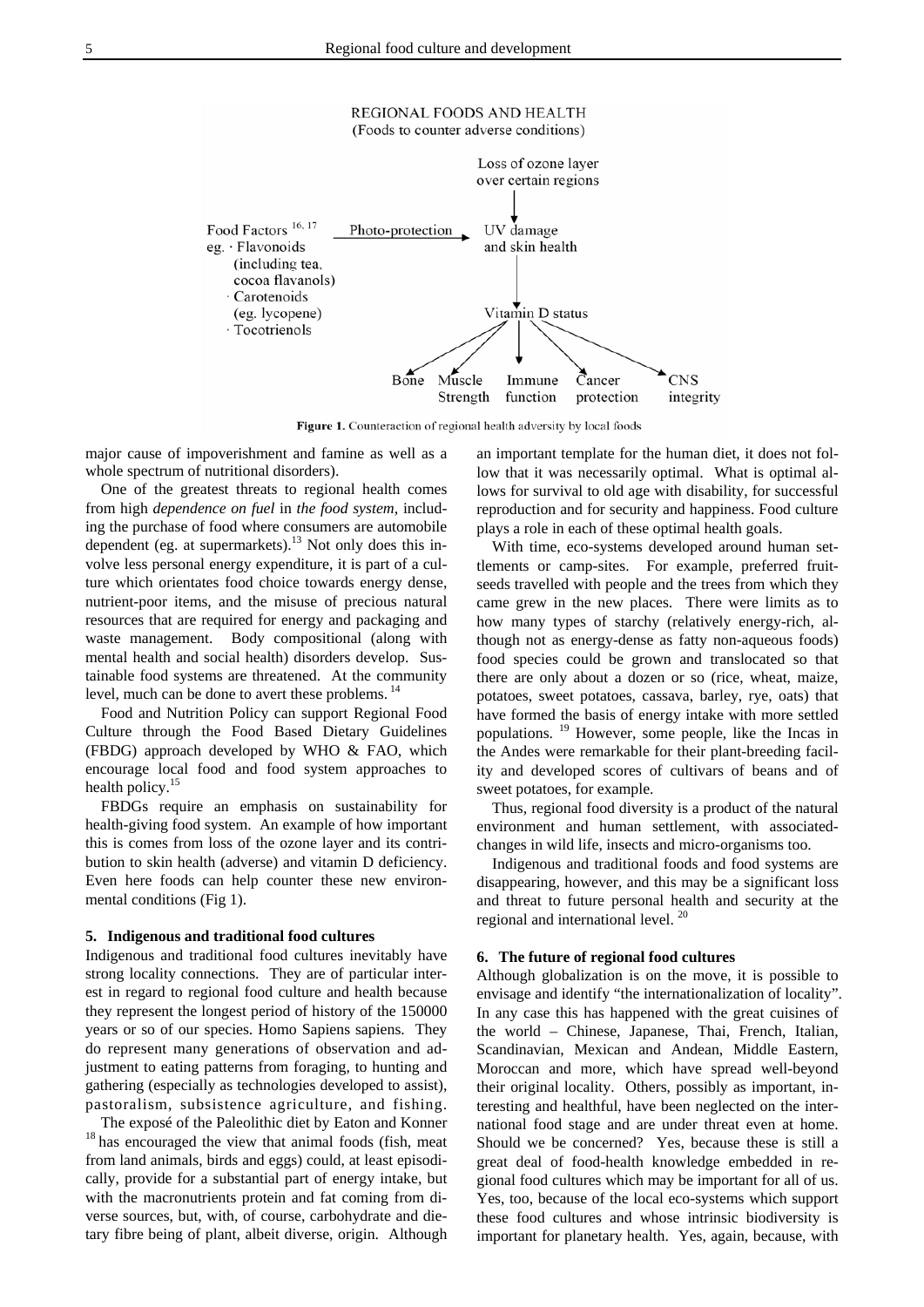a loss of food culture, goes a loss of a sense of identity and dignity. These are reasons why the IUNS (International Union of Nutritional Sciences) and other organisations (www.healthyeatingclub.org/Africa) have promoted regional approaches to their work in food and health.

A recent example of what can be done relates to Hangzhou, Zhejiang province, China.<sup>21</sup> Hangzhou was a major trading centre during the Southern Song dynasty, about a 1000 years ago  $(960 - 1279$  AD), when the Grand Canal was built between Beijing and Hangzhou, the latter situated in the Yangtze river delta region. It developed a cuisine based on aquatic foods, plentiful fruits and vegetables, soy beans, fungi, culinary herbs and rice. It, arguably, had the world's first restaurant.  $^{22}$  Food also developed into an art form, linked to music, poetry and interior decoration, with cooking skills regarded most highly. Perhaps Hangzhou even over-developed in culinary terms, although its peasant versions with freshness and taste were, of course, very current and contemporary. Food technology, notably in tea (camellia sinensis) production and processing, paralleled the exceptional development in textile technology (notably with the development of silk production and trade), and was accompanied by the flourishment of the arts (notably calligraphy). Economic development was integral to this development in regional food culture. Much later there was a major set-back with the Sino-Japanese wars, the rise of Communism, and especially the Great Cultural Revolution in the  $20<sup>th</sup>$  century. But by the end of the  $20<sup>th</sup>$  century it was recognized that Hangzhou's food habits were robust and persistent and that they may have been giving Hangzhou citizens relative longevity in China. People, especially from Shanghai, began travelling more and more to Hangzhou for its food.

In 2003, ZAST (the Zhejiang Academy of Science and Technology), with WHO (World Health Organization) and FAO (Food and Agriculture Organization) convened a working group on Regional Cuisine and Health  $21$  to document its history, characteristics, and health correlates. We can now see the re-emergence of a regional cuisine, evident in Hangzhou homes and in its many tea-houses, like those around the beautiful West Lake. It is a good example of how regional food, health and economic development can move together.

In Australia, Erlich, Riddell and Wahlqvist  $^{23}$  have studied the extent to which indicative food regions do or do not have associated health and economic advantage. The short answer is, not necessarily, as the nature of rural food production varies widely both to enfranchise and disenfranchise families and communities of the food patterns which enhance health. Broad-acre farmers with one or two crops, or sheep or cattle farmers, may themselves grow or purchase few fruits or vegetables. Horticulturalists, too, may be compromised through water shortage, and economic and health adversity. Fishermen may be remote from health care. Wine growing and cheese producing regions tend to attract "food tourists" and thrive on this supplementary income; facilities improve as local government and business prospers.

So, whilst, as in Hangzhou, food, health and economic development may go together (although there are now concerns about sustainability and environmental degradation in that part of China), in Australia and elsewhere they may not. Yet, regional food culture seems worthy of survival and support if we are not to be overwhelmed by a narrowing of the food supply and the associated ill-health and economic cost. It may, of course, be that well managed infrastructural development; town planning, communication technology and crop improvement (as with biofortification  $24, 25$  and food processing technology) may yet support regional food culture and counter the difficulties it faces.<sup>26</sup>

#### **References**

- 1. Lipoeto NI, Agus Z, Oenzil F, Masrul M, Wattanapenpaiboon N, Wahlqvist ML. Contemporary Minangkabau food culture in West Sumatra. Asia Pac J Clin Nutr 2001; 10: 10-16.
- 2. Damanik R, Wahlqvist ML, Wattanapenpaiboon N. Lactagogue effects of Torbangun, a Bataknese traditional cuisine. Asia Pac J Clin Nutr 2006; 15:267-274.
- 3. Cordain L, Eaton SB, Sebastian A, Mann N, Lindeberg S, Watkins BA, O'Keefe JH, Brand-Miller J. Origins and evolution of the Western diet: health implications for the 21st century. Am J Clin Nutr 2005; 81:341-354.
- 4. Mathers CD, Sadana R, Salomon JA, Murray CJL, Lopez AD. Healthy life expectancy in 191 countries, 1999. Lancet 2001; 357:1685-1691.
- 5. Darmadi I, Horie Y, Tebelis N, Horie K, Sugase K, Trichopoulou A, Trichopoulos D, Kouris-Blazos A and Wahlqvist ML. IUNS Food Habits in Later Life: Dietary Predictors of Survival Amongst Elderly Japanese. Ann Nutr Metab 2001; 45: 417.
- 6. Wahlqvist ML, Hsu-Hage BH-H, Kouris-Blazos A, Lukito W, IUNS Study Centre Investigators. Food habits in later life: an overview of key findings. Asia Pac J Clin Nutr 1995; 4: 233-243.
- 7. de Groot LCPGM, van Staveren WA, Hautvast JGAJ (eds). Euronut-Seneca, Nutrition and the elderly in Europe, A concerted action on Nutrition and health in the European Community. Eur J Clin Nutr 1991; 45: 5-185.
- 8. Murray CJL, Lopez AD, Mathers CD, Stein C. The global burden of disease 2000 project: aims, methods and data sources. Global Programme on Evidence for Health Policy Discussion Paper No. 36. Geneva: World Health Organzation 2001.
- 9. Savige GS, Hsu-Hage B & Wahlqvist ML. Food variety as nutritional therapy. Current Therapeutics 1997; March: 57- 67.
- 10. Sho H. History and characteristics of Okinawan longevity food. Asia Pac J Clin Nutr 2001; 10:159-164.
- 11. Wahlqvist ML. Towards a new generation of international nutrition science and scientist: the importance of Africa and its capacity. J Nutr 2006; 136:1048-1049.
- 12. Wahlqvist ML. Chronic disease prevention: A life-cycle approach which takes account of the environmental impact and opportunities of food, nutrition and public health policies - the rationale for an eco-nutritional disease nomenclature. Asia Pac J Clin Nutr 2002; 11: S759-S762.
- 13. Wahlqvist ML, Lee M-S. Nutrition in Health Care Practice. J Med Sci 2006; 26:157-164.
- 14. Lukito W, Wahlqvist ML. Weight management in transitional economies: the "double burden of disease" dilemma. Asia Pac J Clin Nutr 2006; 15:21-29.
- 15. World Health Organization (Member: ML Wahlqvist). Preparation and use of food-based dietary guidelines. Report of a Joint FAO/WHO Consultation (1995: Nicosia, Cyprus). World Health Organization, Geneva 1998.